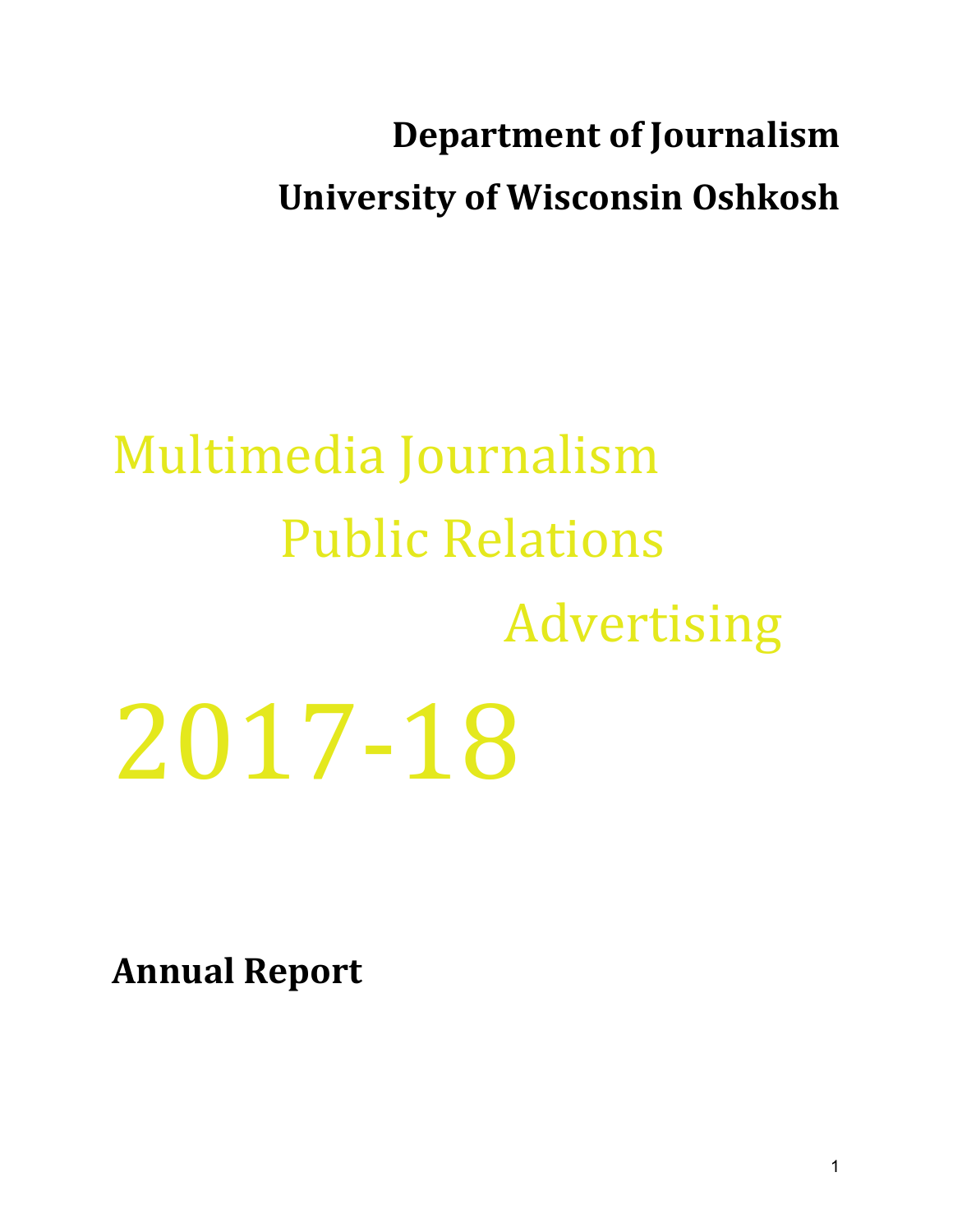# **HIGHLIGHTS IN REVIEW**

The Department of Journalism put forward positive outcomes based on strategic goals for the university and department in 2017-18. Faculty members worked toward goals with some notable accomplishments as well as efforts toward initiatives for the year ahead. Highlights include:

- Approval for the Multimedia Journalism major, effective in Fall 2018, which will enhance curriculum to keep pace with technology and reduce time to degree by combining the writing/editing and visual emphases.
- Hiring of Kimberly Kelling for Fall 2018 as an assistant professor for advertising, which has not had a dedicated professor since 2014.
- Second place for the National Organ Donation Awareness Competition (2017) through the Public Relations Student Society of America and an honorable mention in the Bateman Competition (2018) for the Public Relations Campaign team.
- Awards for the Advance-Titan include a second place in the College Media Association Pinnacle Awards for sports photography and an honorable mention in the Associated Collegiate Press Pacemaker Awards.
- Top research paper award for Shu-Yueh Lee and Sara Hansen at the national Broadcast Education Association Conference, and Amazon number one new release status for one of Vince Filak's books.
- Progress for strategic partnerships with the department's 50th Anniversary at Homecoming 2018, a two-day event to inspire and engage alumni, including an active Facebook group with 575+ alumni; an online site with an interactive timeline of the department's history; an alumni-led fundraising initiative for the Moving Forward fund; initial corporate sponsorship agreements; and  $40+$  speakers for the events.
- Community engagement with more than 50 intern employers through Barb Benish; two community-focused journalism initiatives with Miles Maguire; and work with 12 organizations through courses.
- Initial work toward developing the advertising emphasis into a major that is collaborative with marketing in the College of Business, offering BA, BS and BBA options.
- Maintained 87 percent rate of students having one or more internships before graduation, and added job placement data for new grads that shows 88 percent of 2015 and 2016 grads have a job in the field.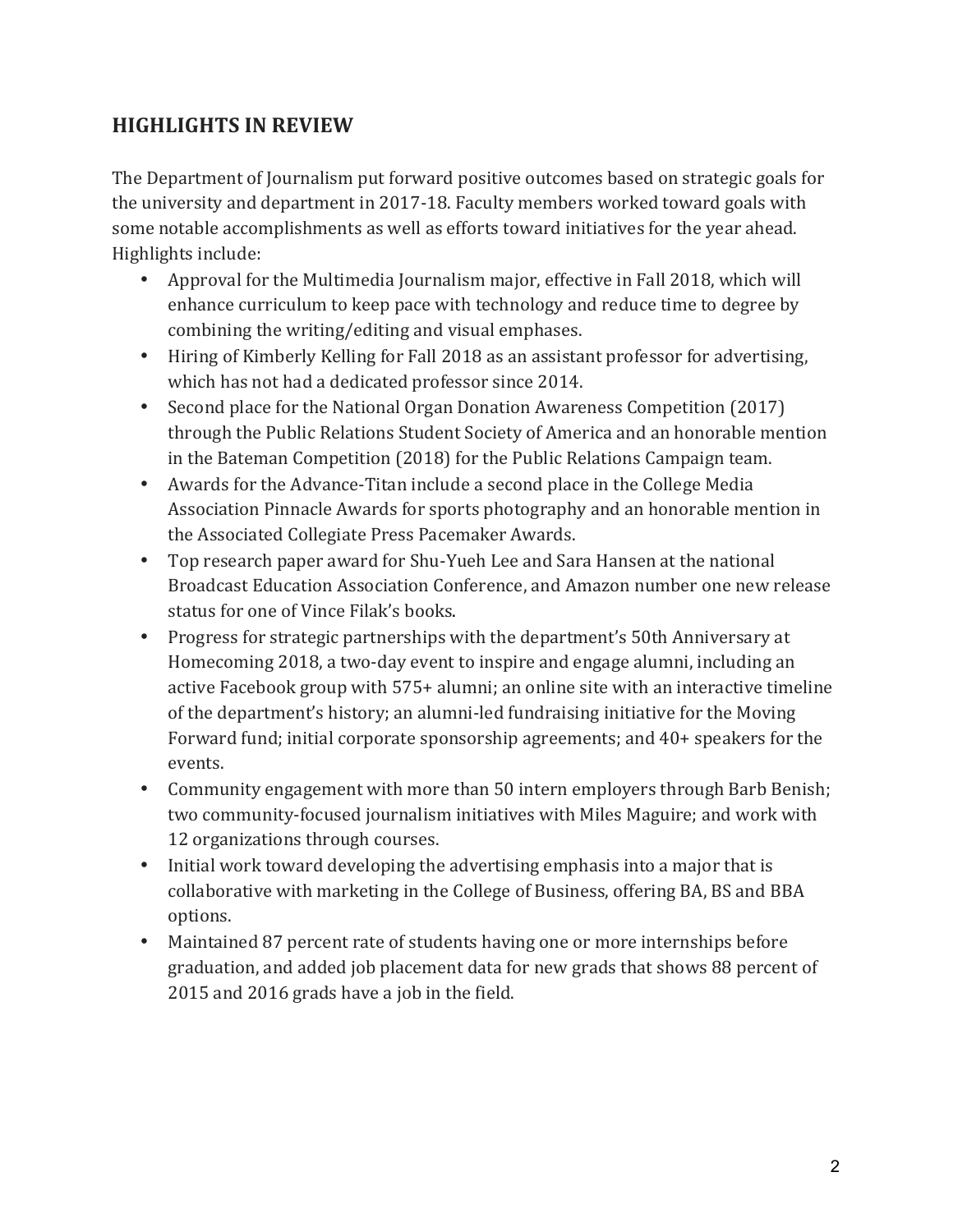# DEPARTMENT, FACULTY AND STAFF ACCOMPLISHMENTS

# **DEPARTMENT ACCOMPLISHMENTS**

The department completed the academic year with the following accomplishments toward strategic goals.

# **Curriculum Improvements**

- The department received approval for the Multimedia Journalism major, effective in Fall 2018, which will enhance curriculum to keep pace with technology and reduce time to degree by combining the writing/editing and visual emphases. Along with this change:
	- $\circ$  Other aspects of the degree were streamlined.
	- $\circ$  A multimedia iournalism minor and media studies minor were added.
	- $\circ$  A culminating experience was approved and detailed for implementation.
	- $\circ$  The infusion of new tools continued with increased training, access, certification and classroom use of digital content creation tools and online tutorials for visual, video & social media including Google Analytics, HubSpot Inbound Marketing, Cision, Meltwater, Canva, Nielsen and Kantar media databases, and Facebook advertising that often provide certifications students can list on resumes.
	- $\circ$  Revamped international press course.
	- $\circ$  Advanced video shooting sequence and data visualization for multimedia and design principles for mobile devices and responsive websites
- The department invested initial work toward developing the advertising emphasis into a major that is collaborative with marketing in the College of Business, offering BA, BS and BBA options.
- The department updated its online course policy.

# **Faculty Positions and Research Productivity**

- The department had a successful search with the hiring of Kimberly Kelling for Fall 2018 as an assistant professor for advertising, which has not had a dedicated professor since 2014. Dr. Kelling also has public relations in her background, and will be teaching in both advertising and public relations.
- Faculty members had a productive year of research projects. In the last merit cycle, they reported 22 conference presentations, 21 academic publications, four books and various creative contributions and grants. Lee and Hansen received a top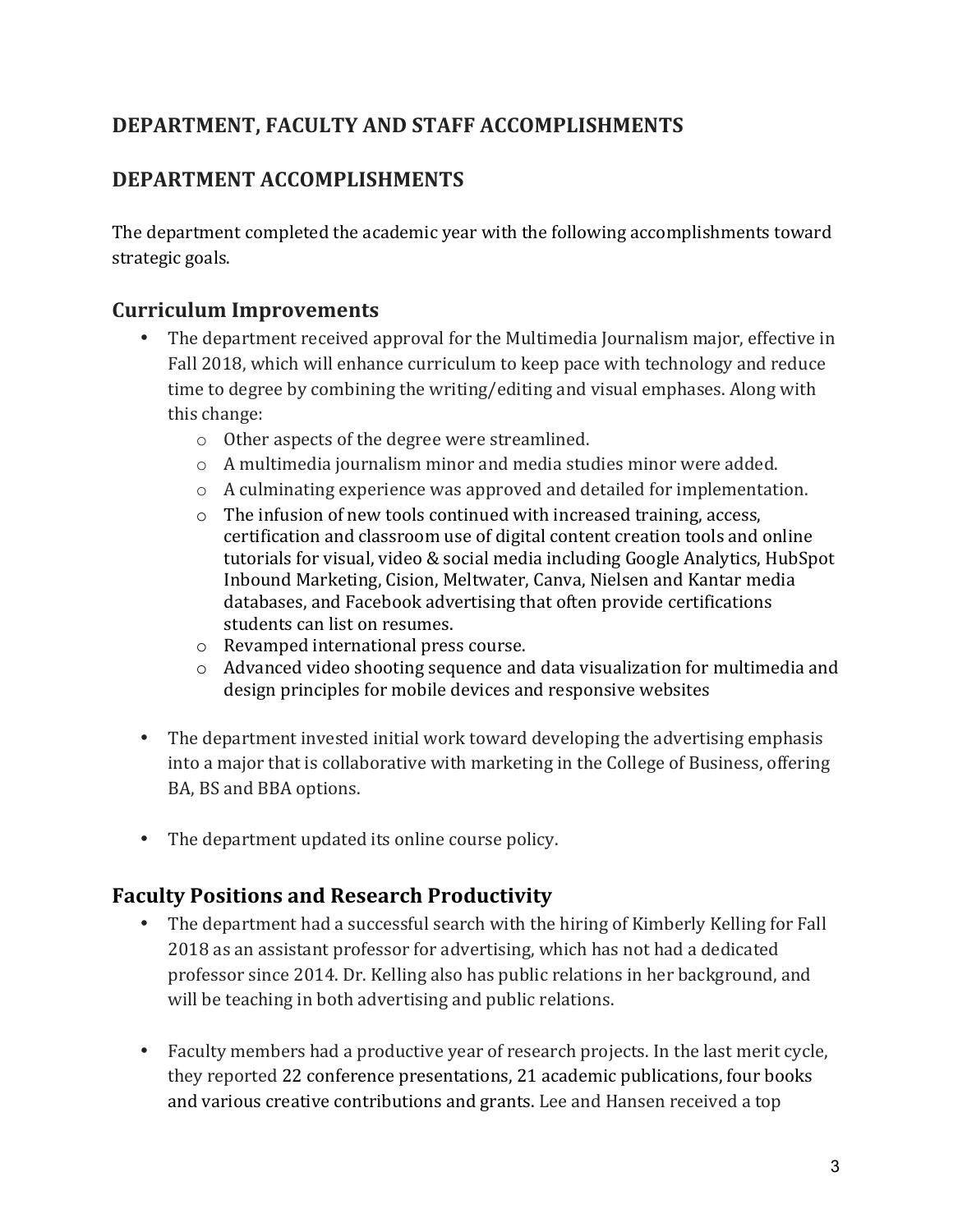research paper award at the national Broadcast Education Association Conference, and one of Filak's books was a number one new release on Amazon.

# **Student and Graduate Success**

- Students won second place for the National Organ Donation Awareness Competition (2017) through the Public Relations Student Society of America and an honorable mention in the Bateman Competition (2018) for the Public Relations Campaign team.
- Students won awards for the Advance-Titan including a second place in the College Media Association Pinnacle Awards for sports photography and an honorable mention in the Associated Collegiate Press Pacemaker Awards.
- The department maintained an 87 percent rate of students having one or more internships before graduation, and added job placement data for new grads that shows 88 percent of 2015 and 2016 jobs have a job in the field.

# **Strategic Partnerships and Community Engagement**

- The department made significant progress for strategic partnerships with the department's 50th Anniversary at Homecoming 2018, a two-day event to inspire and engage alumni, including an active Facebook group with 575+ alumni; an online site with an interactive timeline of the department's history; an alumni-led fundraising initiative for the Moving Forward fund; initial corporate sponsorship agreements; and  $40+$  speakers for the events.
	- $\circ$  An interactive timeline shows the history of the department: https://uwosh.edu/journalism/reunion-timeline/
	- o Dave Backmann, an alum and member of the Journalism Advisory Board, will lead the fundraising initiative with alumni in Fall 2018.
	- $\circ$  The department met with businesses for corporate sponsorship, which has been positively received and hopefully will come through to support the event.
- The department's internship coordinator, Barb Benish, worked with 50 employers this year. Employers included sites local (EAA) to national (World Series of Poker, Las Vegas & Beck Media & Marketing, Los Angeles) also: Fox World Travel, Stellar Blue Technologies, Kimberly-Clark, Oshkosh Corp., Wisconsin Timber Rattlers, The Herd and Milwaukee Magazine.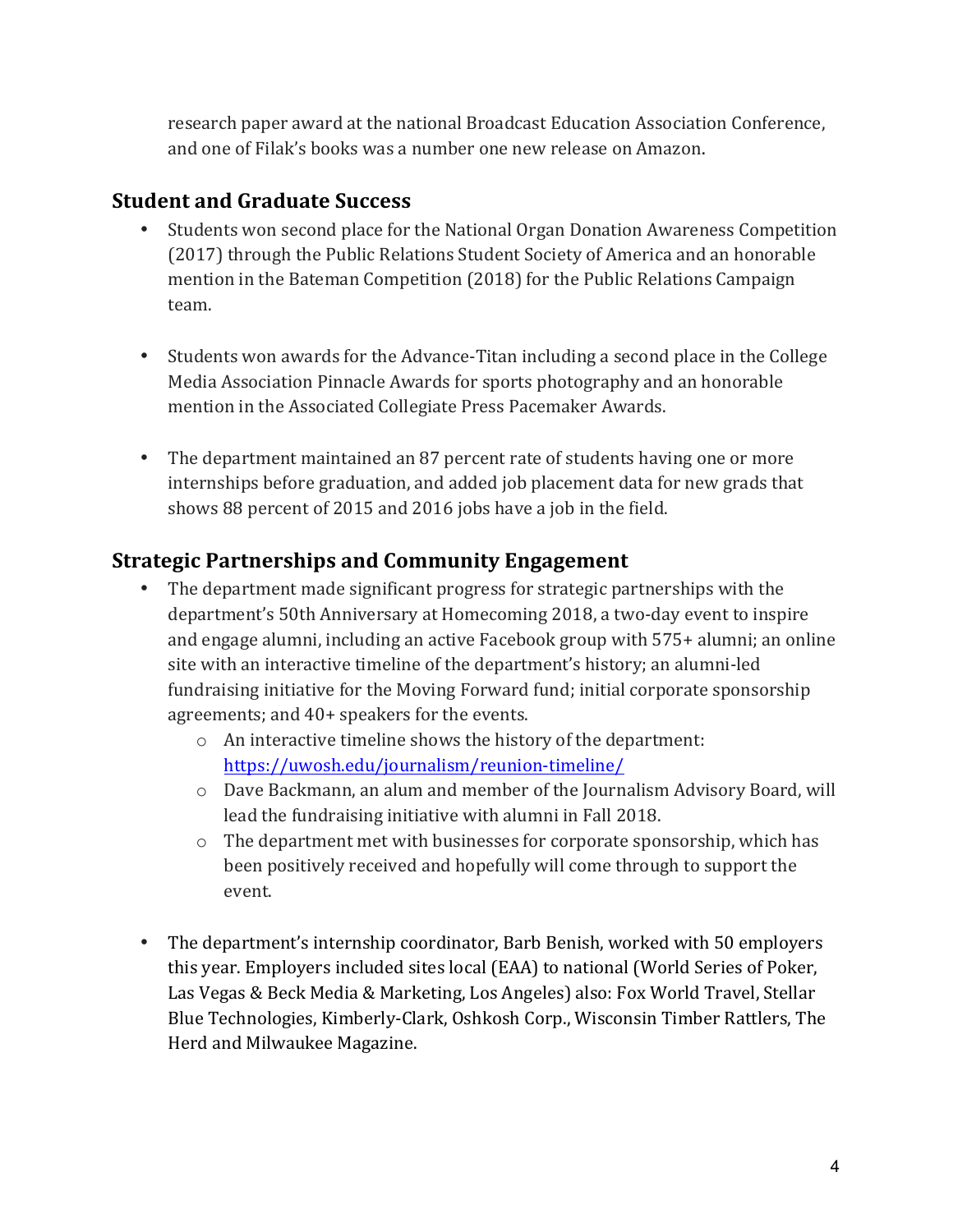- Maguire led two community-focused journalism initiatives that created professional publishing venues for a dozen current students and departmental alumni and increased local coverage of important breaking and in-depth news. He worked with The Oshkosh Independent to cover economic revitalization (Oshkosh Corp.'s HQ move, Menominee Nation Arena) highly important to our region. Coverage included reporting from journalism students and alumni, and work in advertising and social media.
- Hansen and two journalism interns at The Herd, Katie Biersach and Alicia Kahl, participated in the Chancellor's Titan Talent Legislative Partnership Day in April 2018 with legislators & regional employers of which many lauded hired j-grads.
- Service learning was underway in courses with a dozen organizations: Christine Ann Center Community Blood Center Community for Hope Interactive Web Management Program Midwest Features Syndicate - Roads Traveled Northeast Wisconsin Scholastic Press Association Oshkosh Area Community Foundation
	- Oshkosh Farmers Market
	- Winnebago County Historical & Archaeological Society With Purpose
	- Women Who Care Greater Oshkosh

#### **FACULTY AND STAFF ACCOMPLISHMENTS**

Vincent Filak completed and published two textbooks, did a full revision of a third for a second-edition release, signed a contract on a fourth book of which half is **written, and created an accompanying blog – one book was an Amazon number one new release this year. He also made two presentations and won a grant.** 

#### *Books published*

- V. Filak, Dynamics of News Reporting and Writing. Sage Publications. 2017-18.
- V. Filak, Dynamics of Writing: An Exercise Guide. Sage Publications. 2017-18.
- V. Filak, (In Press) Dynamics of Media Writing, 2<sup>nd</sup> Ed. Sage Publications. 2018-19.
- V. Filak & K. Rosenauer (In Progress). Dynamics of Media Editing (Exp. 2019-20)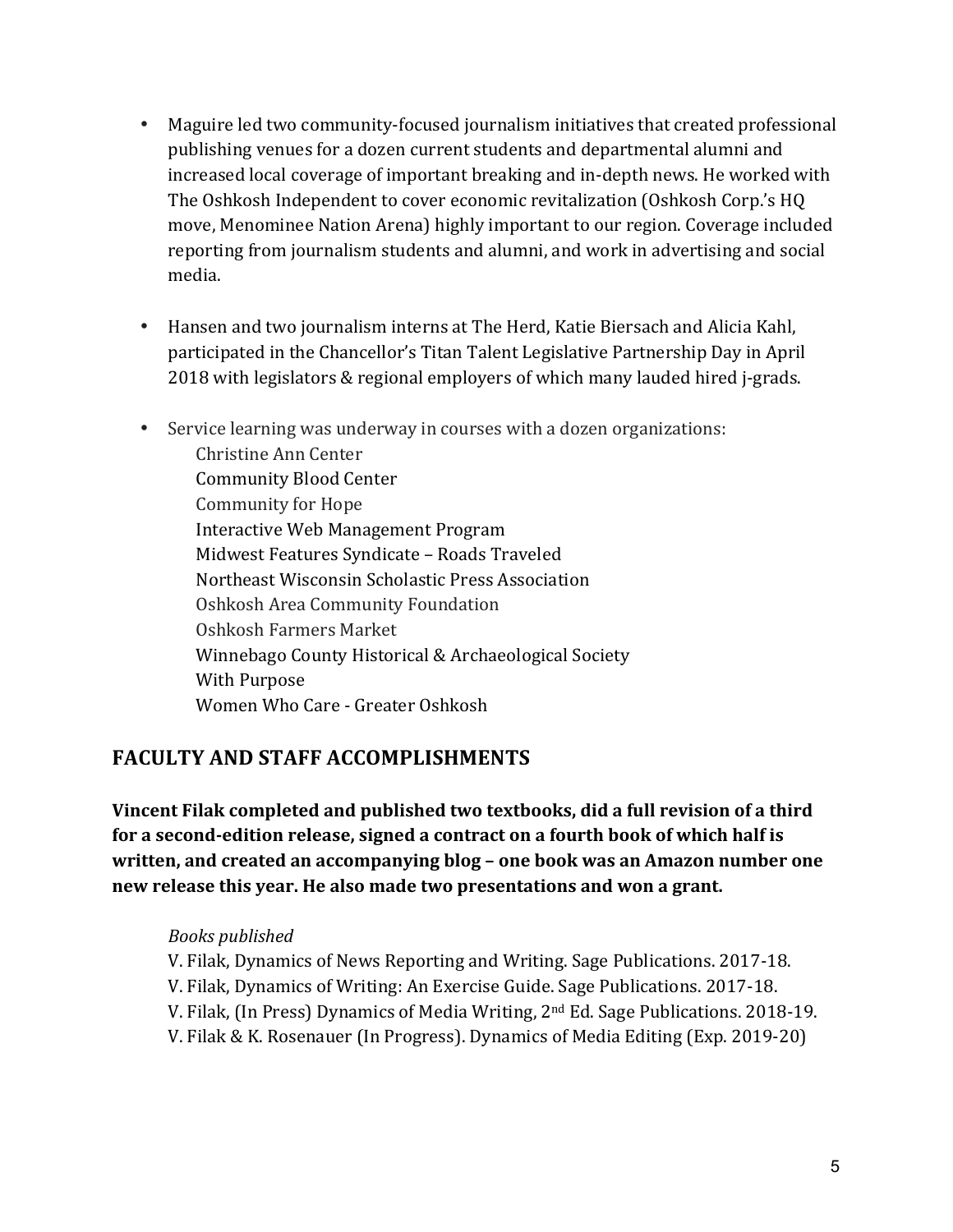#### *Grants*

Journalism Education Association and the National Scholastic Press Association Grant (with Dr. Kristine Nicolini)

#### *Presented*

Filak, V.F. & Nicolini, K.M. (2017, August). *Differentiations in Motivation and Need-*Satisfaction Based on Course Modality: A Self-Determination Theory Perspective. Paper presented at the annual convention of the Association for Education in Journalism and Mass Communication, Chicago, IL.

Filak, V. (2017). Textbooks: How to Publish the Best Books Students Don't Want to Read. Panel presented at the Associated Collegiate Press/College Media Association Fall National Media Convention. Dallas, TX.

#### **Timothy R. Gleason published an article and made one presentation.**

#### *Published*

Gleason, Timothy Roy. "Decade of Deceit: English-Language Press Coverage of the Katyn Massacre in the 1940s."*Journalism History* (Volume 43, Issue 3, 2017).

#### *Presented*

Gleason, Timothy R. 'The Katyn Cold Case: The Press and the Madden Committee." *Association for Education in Journalism and Mass Communication, Visual Communication Division.* August 9, 2017, Chicago, IL.

#### **Sara S. Hansen published two articles and completed three presentations.**

#### *Published*

Lee, J. K., Lee, S. Y., & Hansen, S. S. (2017). Source credibility in consumer-generated advertising in YouTube: The moderating role of personality. *Current Psychology*, *36*(4), 849-860. 

Nicolini, K. M., & Hansen, S. S. (2018). Framing the Women's March on Washington: Media coverage and organizational messaging alignment. *Public Relations Review*, 44(1), 1-10. doi:10.1016/j.pubrev.2017.12.005

#### *Presented*

Lee, S. Y. & Hansen, S. S. (2018, April). *Reality Shows and the President: Exploring Disposition Effects of Apprentice Viewers in Attitudes toward Trump as Presidentially*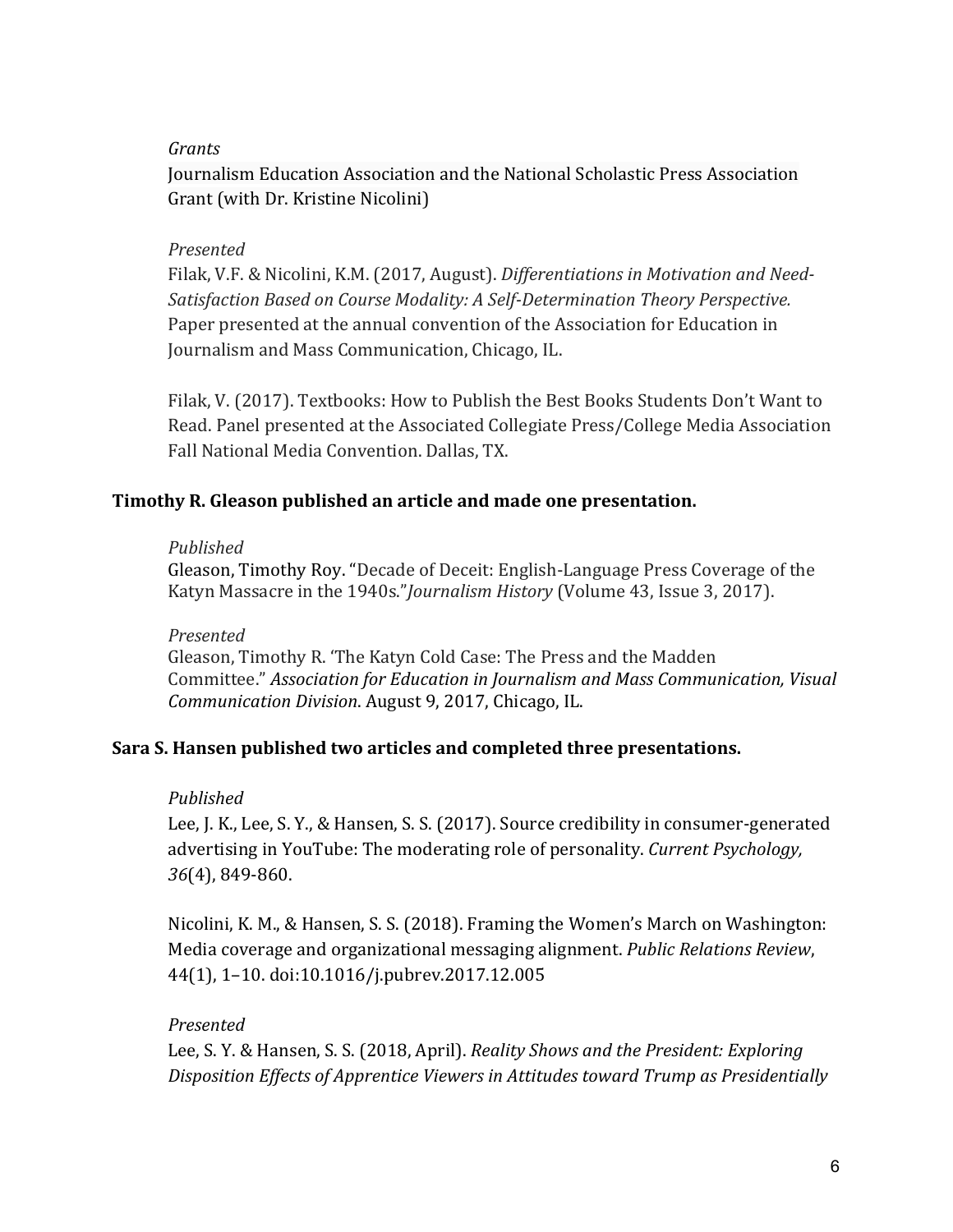*Fit.* Paper presented at the Broadcasting Education Association (BEA) annual convention, Las Vegas.

\*The paper received First Place Award at Research Division

Lee, S. Y. & Hansen, S. S. (2017, August). *Exploring the effects of viewer enjoyment of* The Apprentice *on perceptions and voting behavior for President Trump.* Paper presented at Association for Education in Journalism and Mass Communication (AEJMC) Conference, Chicago.

Nicolini, K. M. & Hansen, S. S. (2017, October). *Framing the Women's March – ways media coverage aligned with movement's political messaging*. Paper presented at Public Relations Society of America International Conference, Boston.

#### **Shu-Yueh Lee published an article and made two presentations.**

#### *Published*

Lee, J. K., Lee, S. Y., & Hansen, S. S. (2017). Source credibility in consumer-generated advertising in YouTube: The moderating role of personality. *Current Psychology*, *36*(4), 849-860. 

#### *Presented*

Lee, S. Y. & Hansen, S. S. (2018). Reality Shows and the President: Exploring Disposition Effects of Apprentice Viewers in Attitudes toward Trump as Presidentially Fit, presented at the Broadcasting Education Association annual convention, Las Vegas, April 2018.

\*The paper received First Place Award at Research Division

Lee, S.Y. & Hansen, S. S. (2017). Exploring the Effects of Viewer Enjoyment of The Apprentice on Perceptions and Voting Behavior for President Trump, presented at the Association for Education in Journalism and Mass Communication Annual Meeting, Chicago, August 2017.

**Miles Maguire published a novella, a magazine profile and numerous spot news articles. He started a local magazine and edited three issues. He also made two presentations.**

# *Published*

Maguire, M. (2017) *A special detail: The untold story of a reporter's suspicious death.* CreateSpace Independent Publishing Platform.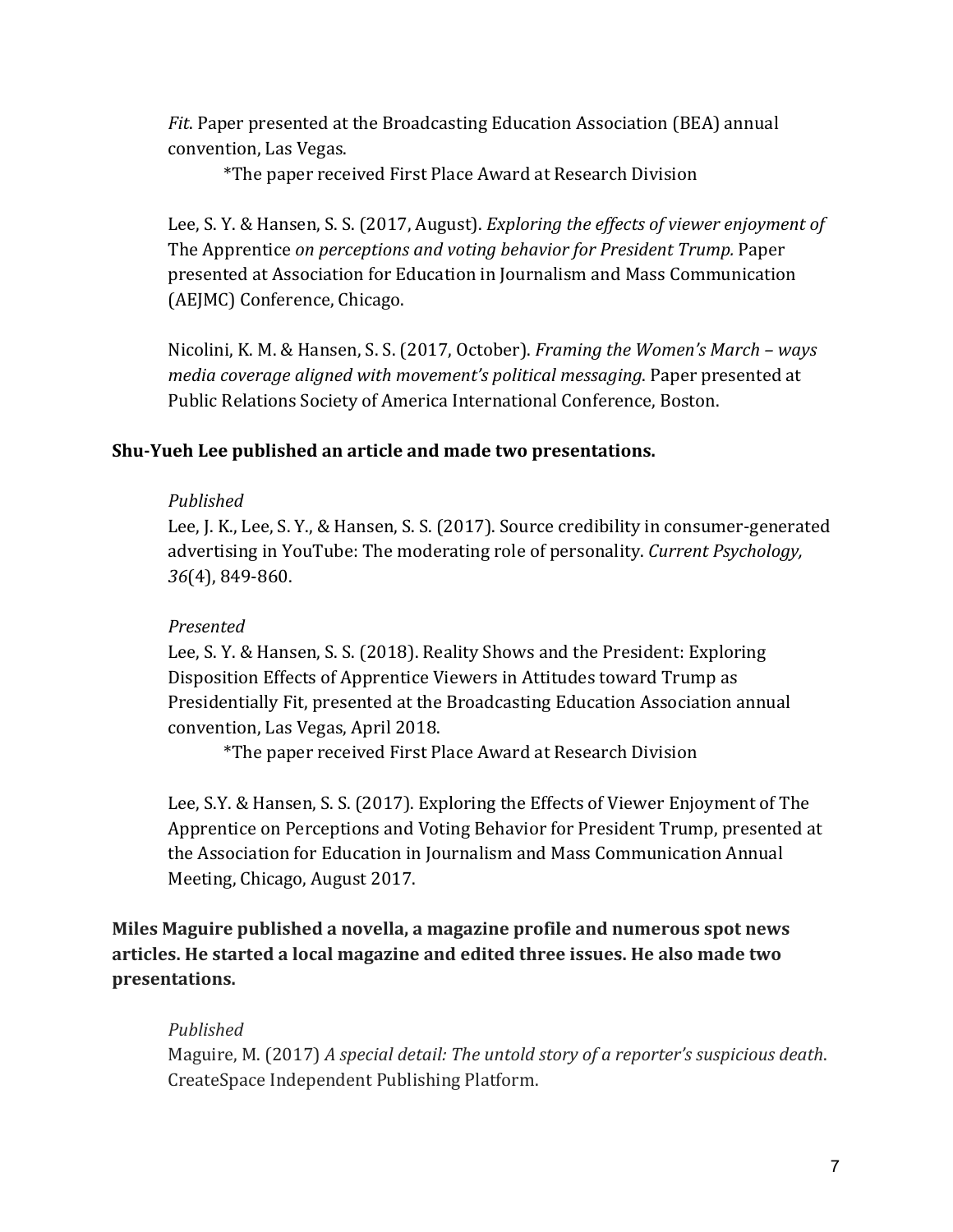Maguire. M. (2017, November). Greg Pierce: The untold story of how he brought the Herd here. Oshkosh Independent Magazine, 1, 16-25.

#### *Presented*

Maguire, M. (2018). *From fakery to fact: the tools of journalism.* Paper presented at the Lakefly Writers Conference, Oshkosh.

Maguire, M. (2018). "Literary journalism as investigative *journalism: a look at the IRE awards."* Paper presented at the thirteenth International Conference for Literary Journalism Studies, Vienna, Austria.

Kristine M. Nicolini published four journal articles and two book chapters. She also completed three conference research presentations and professional activity through community partnerships. She was awarded three grants.

#### *Published*

Filak, V.F. & Nicolini, K.M. (2018). Differentiations in Motivation and Need-Satisfaction Based on Course Modality: A Self-Determination Theory Perspective. *Educational Psychology.* doi: http://dx.doi.org/10.1080/01443410.2018.1457776.

Nicolini, K.M. & Priddis, D. (2018). "Effectively Integrating Group Techniques to Develop Communication Proficiency, In Wallace, J.D. and Becker, D (Eds.), *The Handbook of Communication Training*. Routledge.

Nicolini, K. M., & Hansen, S. S. (2018). Framing the Women's March on Washington: Media coverage and organizational messaging alignment. *Public Relations Review*, 44(1), 1-10. doi:10.1016/j.pubrev.2017.12.005

Priddis, D. & Nicolini, K.M. (2018). Evaluating the Fluidity of Work-life Balance, In Anderson, D.L. (Ed.), *Cases and exercises in organization development and change* (2nd ed., pp. 112-119). Thousand Oaks, CA: Sage Publishing.

Nicolini, K.M. (2017). Outside the Box: Unpacking the Group Process Model. *Communication Teacher.* doi: 10.1080/17404622.2017.1372605.

Nicolini, K.M. & Cole, A.W. (2017). Closing the Gap: Measuring Peer Feedback in Face-to-Face and Online Peer Workshops. *Communication Teacher.* doi: 10.1080/17404622.2017.1400678.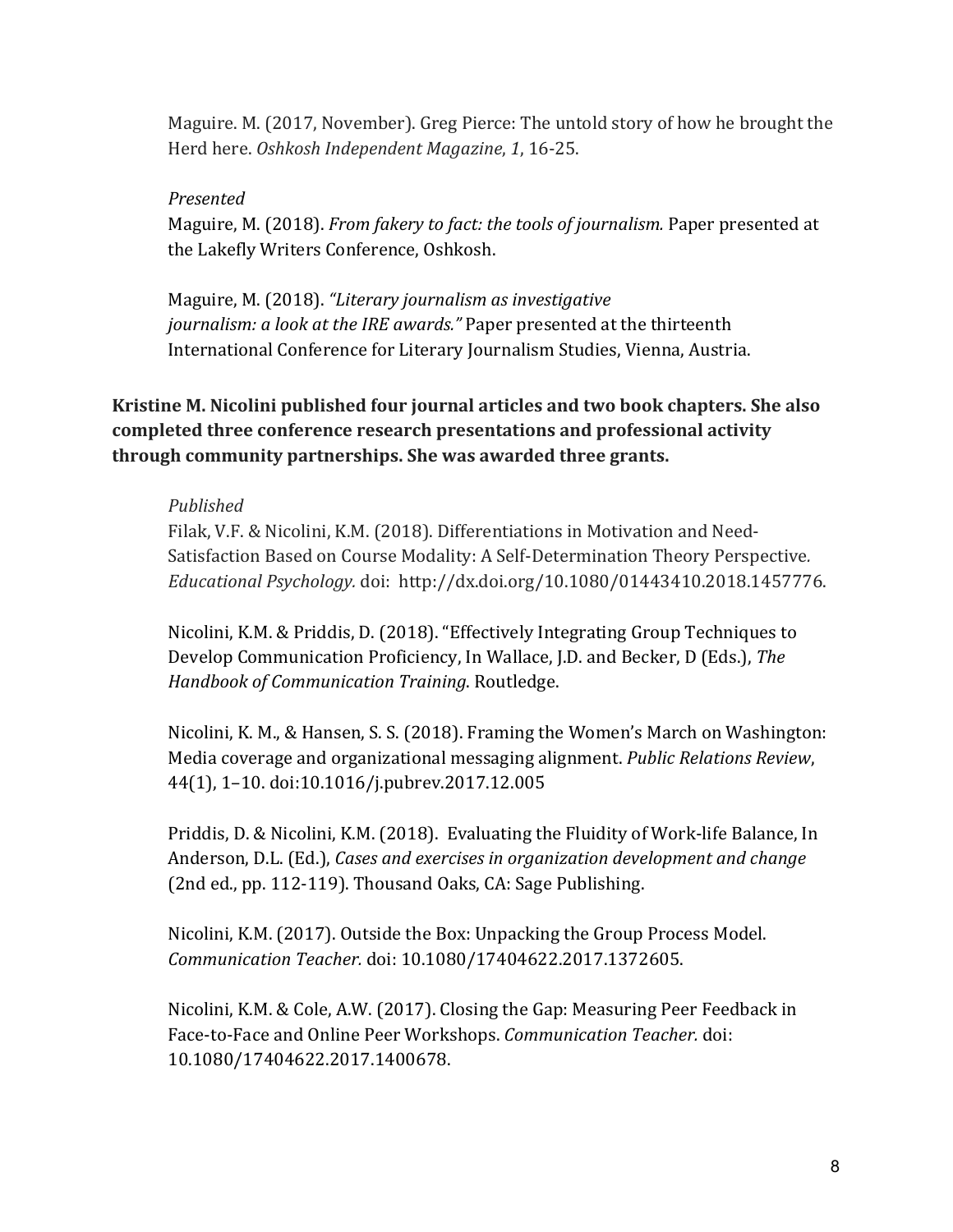#### *Presented*

Filak, V.F. & Nicolini, K.M. (2017, August). *Differentiations in Motivation and Need-Satisfaction Based on Course Modality: A Self-Determination Theory Perspective.* Paper presented at the annual convention of the Association for Education in Journalism and Mass Communication, Chicago, IL.

Nicolini, K.M. (2018, March). *Negotiating Privacy, Stigma, and Disenfranchised Grief Throughout the Infertility Journey.* Paper presented at the annual convention of the Central States Communication Association, Interpersonal and Small Group Communication Interest Group, Milwaukee, WI.

Nicolini, K. M., & Hansen, S. S. (2018). *Framing the Women's March on Washington: Media coverage and organizational messaging alignment.Paper presented at the* annual international convention of the Public Relations Society of America, Educator's Academy, Boston, MA.

#### *Grants*

Public Relations Society of America, Northeast Wisconsin Chapter Grant Journalism Education Association and the National Scholastic Press Association Grant (with Dr. Vincent Filak) Faculty Development Research Grant - University of Wisconsin, Oshkosh

# **FACULTY AND STAFF SERVICE**

Members of the department provided service to the department and campus. Below is a listing of service beyond routine committee service.

#### **Vincent Filak**

• Filak represented the department to college and academic media events:

Ethics in the Trenches II. Panel presented at the Associated Collegiate Press/College Media Association Fall National Media Convention. Dallas, TX. Oct. 2017.

Self-Censorship and the Student Press. Association for Education in Journalism and Mass Communication: Scholastic Journalism Division. Chicago, IL.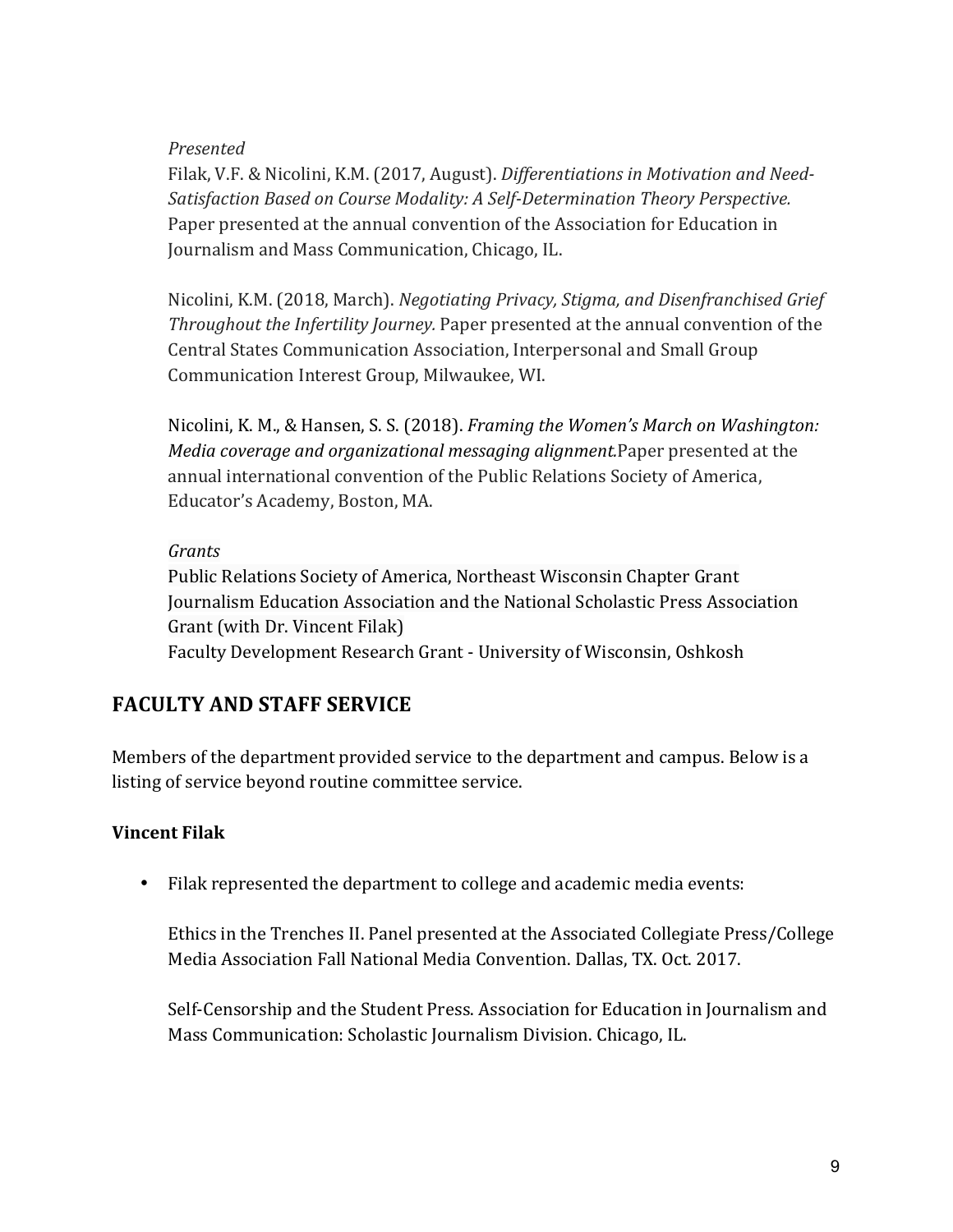Facts, opinions and your role in your school. Panel presented at the Kettle Moraine Press Association convention, Whitewater, WI. Oct. 2017.

Covering controversial issues. Panel presented at the Kettle Moraine Press Association convention, Whitewater, WI. Oct. 2017.

#### **Timothy R. Gleason**

• Gleason served as interim director of Interactive Web Management 2017-2018, and was selected for a three-year term as the director.

#### **Sara S. Hansen**

• Hansen's students (journalism and IWM) in Application of New & Emerging Media successfully completed website, social media content and digital strategy work for organizations in the Oshkosh and Fox Valley community. These organizations included:

> Midwest Features Syndicate - Roads Traveled Winnebago County Historical & Archaeological Society Interactive Web Management Program

• Hansen worked with STEP students to create  $50<sup>th</sup>$  anniversary online content including writing and editing the interactive timeline, writing the video scripts with Grace Lim, contacting alumni speakers and meeting with corporate sponsors.

#### **Shu-Yueh Lee**

- Lee served as the adviser of a student club, Boxing Workout Club.
- As a member of FSCASL, Lee attended the HLC accreditation meeting for assessment on May 21, 2018.

#### **Miles Maguire**

- Maguire continued to serve as an associate editor of *Literary Journalism Studies* and as a member of the executive committee for the International Association of Literary Journalism Studies.
- Maguire appeared on a "fake news" panel sponsored by the Winnebago County League of Women Voters.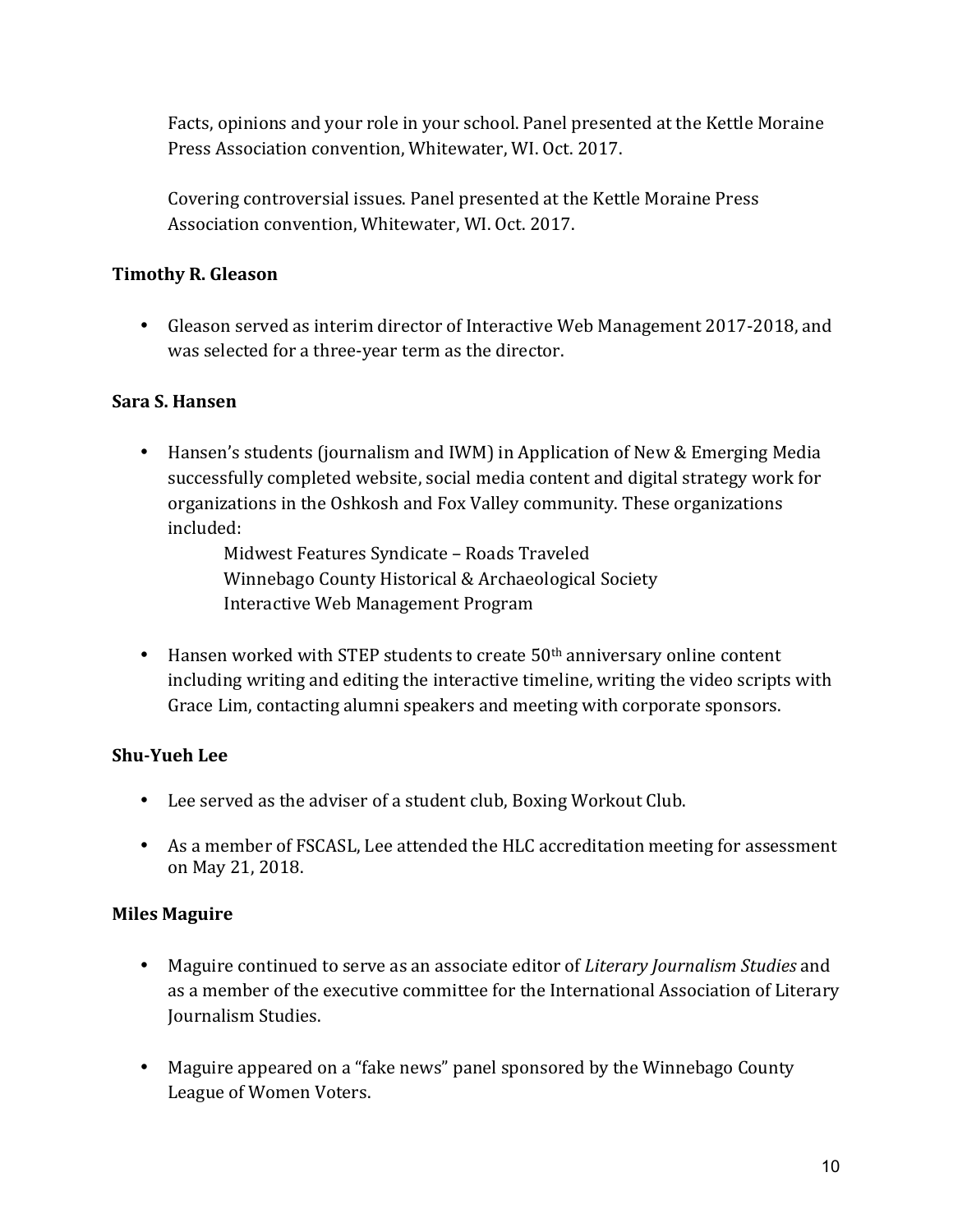#### **Kristine M. Nicolini**

- Nicolini was appointed to the Public Relations Society of America (PRSA) National Leadership Team for professional instruction outreach, and continued her work with the PRSA Northeast Wisconsin chapter, including task force initiatives.
- Nicolini led two service panels:
	- o Nicolini, K.M., Priddis, D., Burrell, N., Cole, A. & Salek, T. (2018). *Creating PR Opportunities to Make A Difference.* Panel presented at the annual convention of the Central States Communication Association, Interpersonal and Small Group Communication Interest Group, Milwaukee, WI.
	- o Priddis, D. & Nicolini, K.M. (2018). *Differentiating Between A Great Conference and A Blah Conference: Getting the Most Out of Your CSCA Convention***.** Short course presented at the annual convention of the Central States Communication Association, Milwaukee, WI.
- Nicolini's students work with local non-profit organizations to build and enhance their strategic communication plans. Clients during the last year include: Northeast Wisconsin Scholastic Press Association, Community Blood Center, Women Who Care - Greater Oshkosh, and With Purpose.

#### Cindy L. Schultz continues to perform a great deal of service to the university.

- Schultz was elected to serve as a senator on the University Staff Senate (USS) for a three-year term, and continues to serve on the Administrative Support Team and chair the USS Grants Committee.
- Schultz was awarded The Skip Zacher Friend of Scholastic Journalism Award at the 2018 NEWSPA Conference.
- Additionally, Schultz worked with Hansen to hire, supervise and manage STEP students. Schultz also serves on the IRT and the Alumni committees for the department.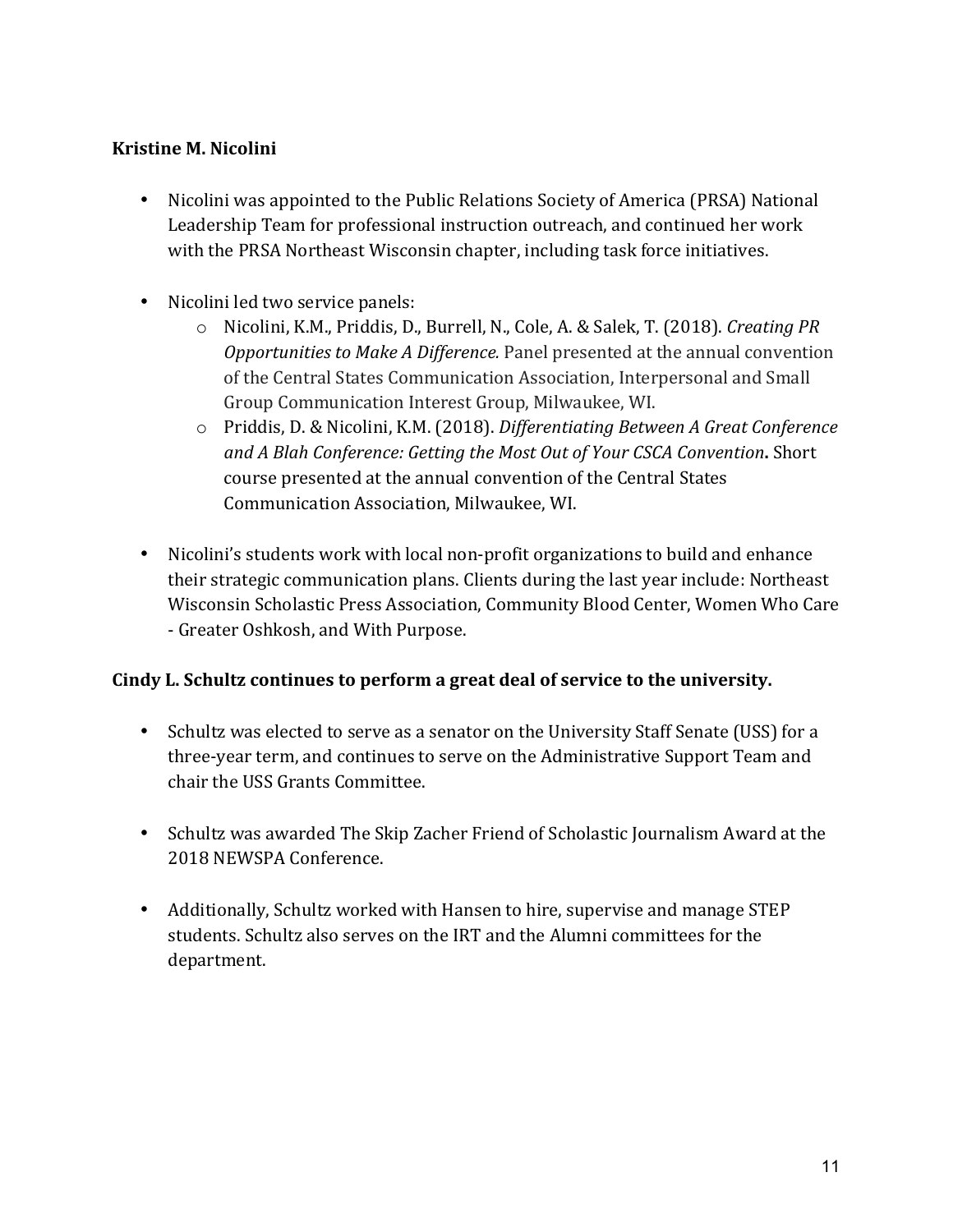# **ISSUES TO CONSIDER FOR PLANNING FOR NEXT ACADEMIC YEAR**

# **Needed Lab Modernization**

Writing and many multimedia, public relations and advertising courses happen in three journalism computer labs. Each lab has 16 desktop iMacs that are necessary for using Adobe Suite for InDesign, Illustrator, Photoshop and other programs in core journalism and advanced courses. Historically we upgraded one lab a year with new computers in order to keep them current for using these programs but there has not been lab modernization funds for some time. Often the programs won't work if a computer is older than three years. We did not get lab modernization funding for 2017-18, which puts our labs, particularly our oldest lab (seven years old), in jeopardy for not working with these programs appropriately. Replacement cost is \$30,000 per lab. Upgrades are necessary to support multimedia journalism. We invested \$1300 to upgrade to solid state hard drives in our oldest lab in order to keep the computers functioning.

# **Serious Multimedia Equipment Updates**

Our current photography/videography equipment is outdated with many cameras broken. We need 15 multimedia kits at \$1,000 each (\$15,000 total) to service lab classes. Currently outdated models can service only half of a lab class.

# **Internship Support**

We helped 50 employers with a 90 percent rate for student internships (same rate for job placement) with only one severely underpaid IAS Internship Coordinator – paid to teach one class – teaching two half-classes in fall/spring and advising on resumes, running mock interviews and writing assessment report with employer feedback. COB pays \$43,000 (.5) FTE) for this same job. We risk losing our coordinator. UWO should leverage internships for strategic priorities with high demand for our grads.

On a bright note:

- The department was able to provide two internship classes for next year. However, this is a short-term fix.
- For next year, IWM will pay for one half of a class since our coordinator serves IWM students and journalism students. This is a growth opportunity for COLS as our internship coordinator could be working with other departments with her many employer connections to increase job placement, add visible success markers and enhance the student experience – these all support UWO strategic initiatives.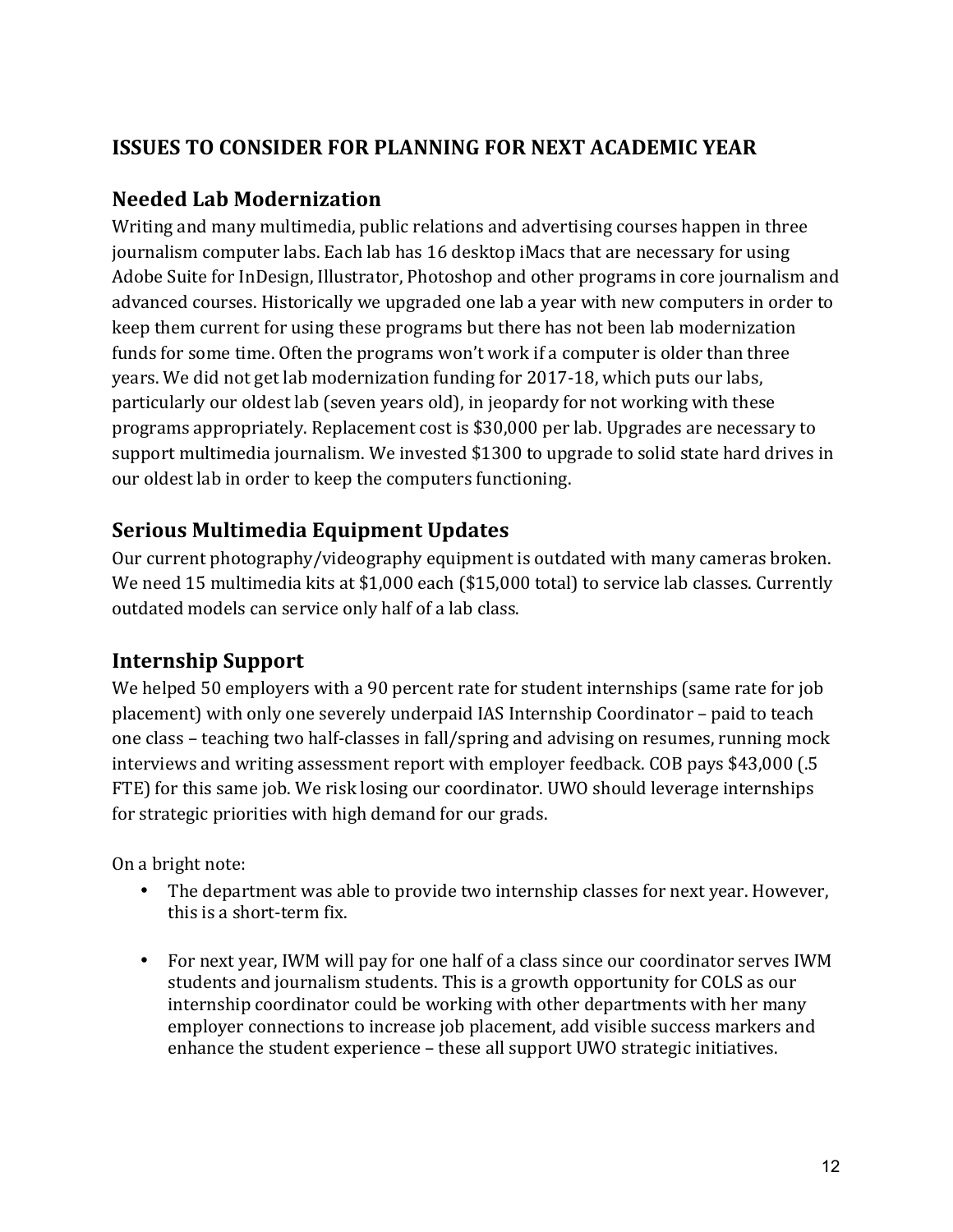# **Faculty Line for Multimedia Journalism**

The department has one faculty line that needs to be filled for multimedia journalism. We realize it is a difficult budget year and we received a position last year for advertising. However, we would like to keep this need on the radar.

# **Professional Development Opportunities**

Professional development has been lacking. Our classes require knowledge of web, social media, Adobe Creative Suite & constantly changing certifications & technologies, such as Google, Hubspot, etc. However, we have little access to training funds to stay current, which is a challenge if we are trying to be effective and efficient in this highly digital field. Employers will say that they expect a high-quality skillset.

# **Revised Bylaws Held Up**

The revised bylaws were held up by Faculty Committee and Faculty Senate because of a debate about SOS requirements. The department resubmitted the bylaws with all criteria met but there remained a minor unresolved issue. We hope to resolve that issue in the coming year.

# **OBJECTIVES FOR THE YEAR AHEAD**

The department considers the university's mission and strategic plan, as well as the department's strategic plan, as it focuses on key objectives ahead.

# **Progress with Curriculum Updates and Campus Collaboration**

The department is working toward improved curriculum, such as the advertising major, and collaboration efforts with other programs.

# **Policy Updates**

The department is awaiting approval of its bylaws and updated renewal-tenure-promotion policy for tenure-track faculty from Faculty Senate. The department will work toward creating a policy for HLC compliance for minimum teaching requirements.

# **Engagement and Fundraising for 50th Anniversary**

The department will host its 50th Anniversary at Homecoming 2018, a two-day event to inspire and engage alumni. On Oct. 19, there will be a professional development day with 14 Pro Talks sessions (each led by a few alumni/guests on key topics) and six panel sessions on topics from Fake News to Social Media Marketing, including a keynote from Jim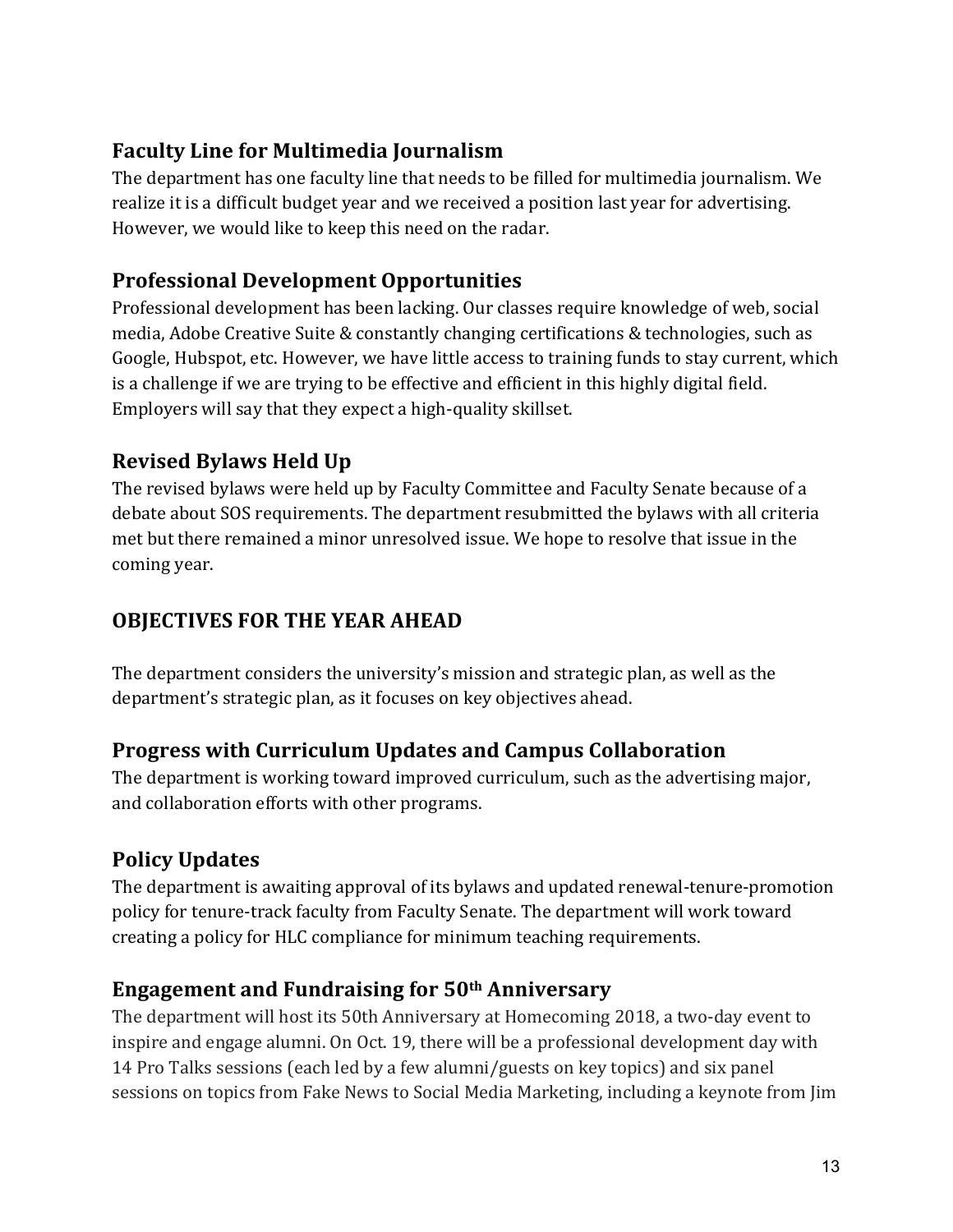VandeHei of Axios at the end of the event. On Oct. 20, there will be an evening program and event with entertainment featuring Brody Karmenzind of Facebook and Mariah Haberman of Discover Wisconsin. The department has:

- An active Facebook group with 575+ alumni.
- An online site with an interactive timeline of the department's history.
- An alumni-led fundraising initiative for the Moving Forward fund led by Dave Backmann, an alum and member of the Journalism Advisory Board
- Initial corporate sponsorship agreements from meetings led by Sara Hansen and Lynn Kleman - these have been positively received and hopefully come through to support the event.
- About 40+ speakers for the two-day event.
- An interactive timeline that shows the history of the department: https://uwosh.edu/journalism/reunion-timeline/

# **Strategic Partnerships - Visibility and Recruitment**

Along with the  $50<sup>th</sup>$ , the department aims to advance/build strategic partnerships that raise visibility in the community, support our mission and aid recruitment goals.

# **INTEGRATION OF FACULTY FROM TWO-YEAR CAMPUSES**

The department had discussions with Kristi Wilkum at UW-FDL and Susan Rabideau at UW-Fox Valley regarding areas for integration, and joined with RTF for some of these conversations. Journalism only had overlap regarding the introductory journalism course. Journalism and RTF encouraged COLS to consider adding a class that would serve as an alternative introductory course for both journalism and RTF, which would be led by Wilkum. Suggestions were forwarded to COLS and await input.

# **COLS PLANNING PROCESS: EXAMINATION OF PROGRAMS**

# **Work Toward an Advertising Major with COB**

A Form C is in development with the journalism department and the marketing department in the College of Business. Progress is expected to continue in this area next year.

# **COLS PLANNING PROCESS: COLLEGE PROGRAM ARRAY**

# **Strategic Efforts with Other Departments**

Journalism maintains communication with multiple departments in which there is complementary or related courses or career path outcomes. This year, the departments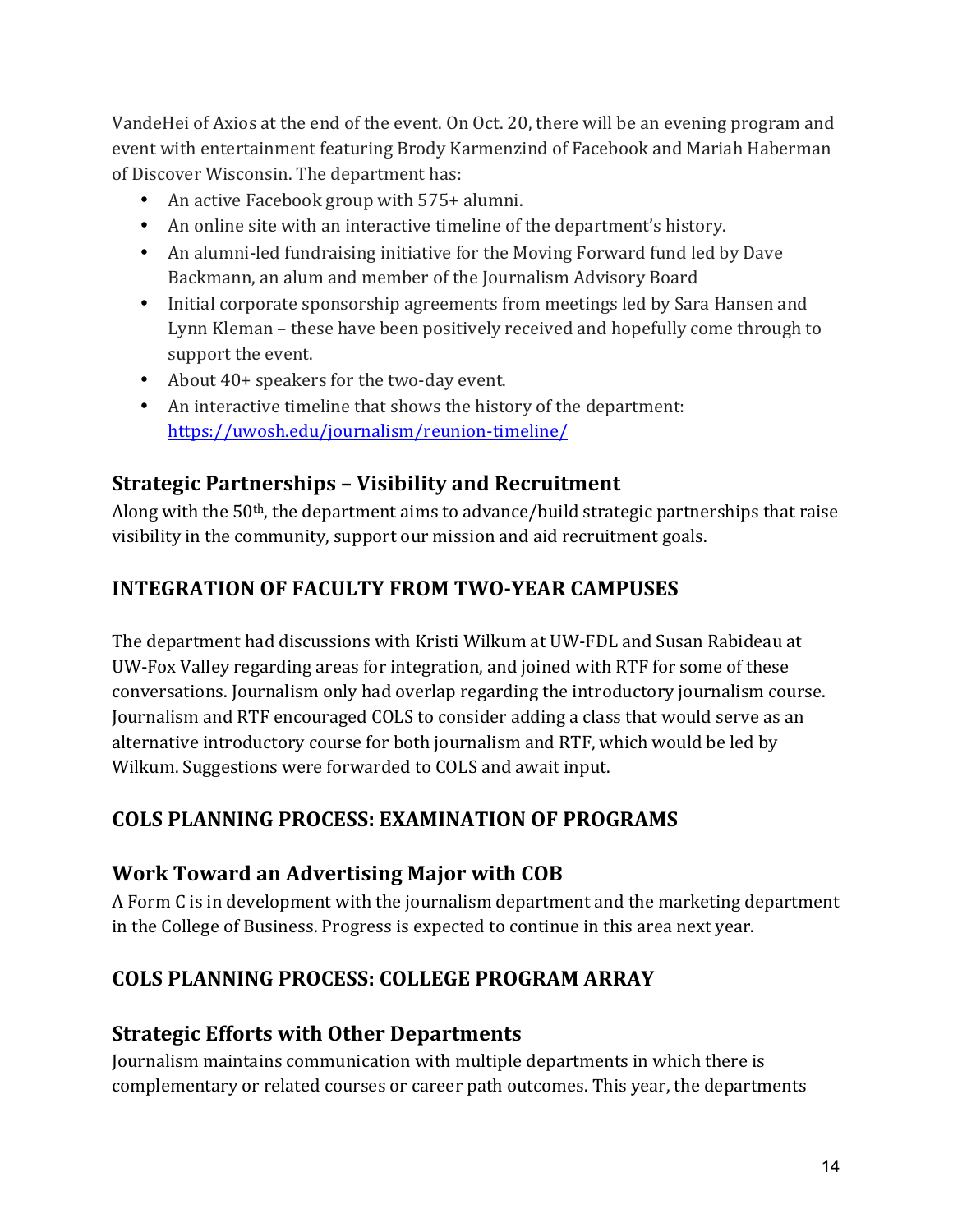included English, which was developing a professional writing major that could be assisted with journalism courses. The department also communicates with the College of Business regarding IWM and potential integrations with Marketing. Discussions with Marketing also include cross-disciplinary participation in Strategic Campaigns in Advertising, which has benefited with integration of IWM majors with advertising students. Challenges of curriculum creep continue to be watched as well.

# **COLS PLANNING PROCESS: STUDENT SUCCESS AND RECRUITMENT**

# **Student Success**

The department focuses not only on student success in the classroom, but also demonstrated skills in internships and professional activities. The department monitors internship experiences and student skills that align with our ACEJMC accreditation through Internship Coordinator Barb Benish. After surveys of students and employers, Benish puts together a report each semester for assessment to see how students rated in the internship work. Of all Spring 2018 graduates, 87 percent had an internship or relevant experience in the field before graduating.

The department also will continue its longstanding support for active clubs – The Dr. Julie Henderson PRSSA Chapter, Advertising Club, Society of Professional Journalists and Photo Club – and related organizations, such as The Advance-Titan.

Demonstrations of student success include:

- Students won second place for the National Organ Donation Awareness Competition (2017) through the Public Relations Student Society of America and an honorable mention in the Bateman Competition (2018) for the Public Relations Campaign team.
- The Advance-Titan won a second place in the College Media Association Pinnacle Awards for sports photography and an honorable mention in the Associated Collegiate Press Pacemaker Awards.
- The Dr. Julie Henderson PRSSA Chapter won the STAR Chapter Award at the Fall 2017 PRSSA National Conference. Past President Kaitlin Biersach and current President Monica Salmeri were National Gold Key Recipients, and Biersach was awarded the National PRSA President's Citation and Ron Culp Scholarship for Mentorship.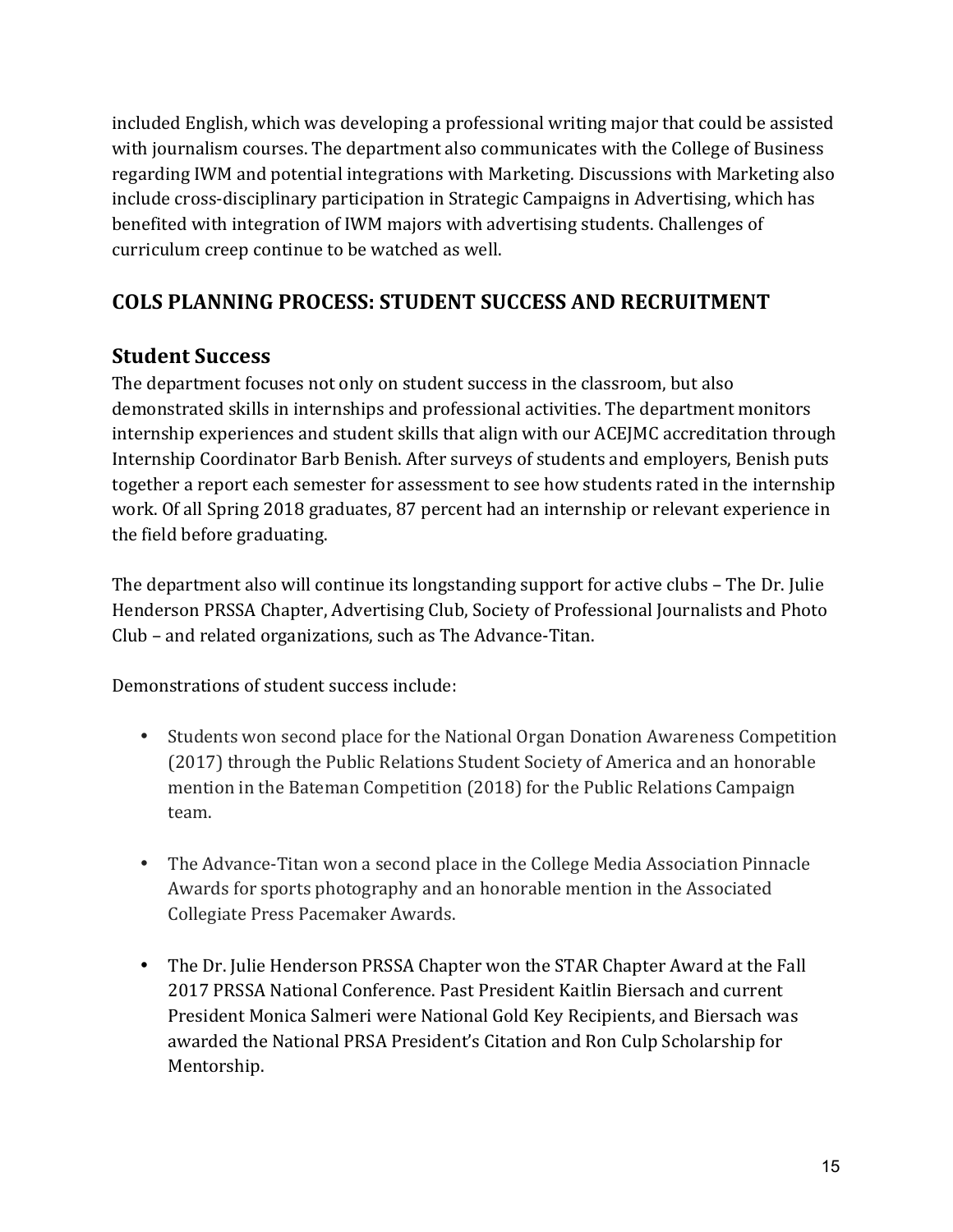- Advertising Club President Lizzy Ritschard received the Outstanding Organization President award during the 2018 Student Leadership and Involvement Ceremony.
- Christina Basken, Alexandra Broeniman, Emily Fredrick and Hannah Jakubowski placed as finalists in the Photographer's Forum 38th Annual College Photography Contest.
- Kappa Tau Alpha inductees included: Lauren Freund, Alicia Kahl and Grace Zaplatynsky. Kaitlin Biersach was further honored as being the "top scholar" within the department.
- Sherine Johnson was honored with the African American Student Leadership Award.
- The department's Strategic Campaigns in Advertising class won fifth place in District 8 for the National Student Advertising Competition through the American Advertising Federation.

# **Recruitment**

The department expanded its recruitment efforts last year:

- Faculty participated in preview days, two department open houses and USP open house, NEWSPA, calls to incoming freshmen and two recognition events (fall and spring) for student achievement.
- The department developed a Facebook ad campaign with help from Ad Media students and an alum who works at Facebook. The campaign focused on different career paths and interest areas for young people who may want to major in journalism. Students worked with UMC to choose top counties for recruiting, then designed and placed ads – with a very small budget the ads reached 13,684 young people & led to 80 page views on the department website. On a larger scale this would better target students to our program based on their interests vs. the general UWO Facebook ads currently in use.
- The department worked with Admissions to create a department information sheet that has been helpful for informing prospective students via website, mail and inperson at events.
- The department partnered with Admissions to build a campaign this year for NEWSPA, which draws 400 high school students for a one-day journalism conference. We collected 123 contact cards for the Admissions systems via this event & would like to build on this for next year.